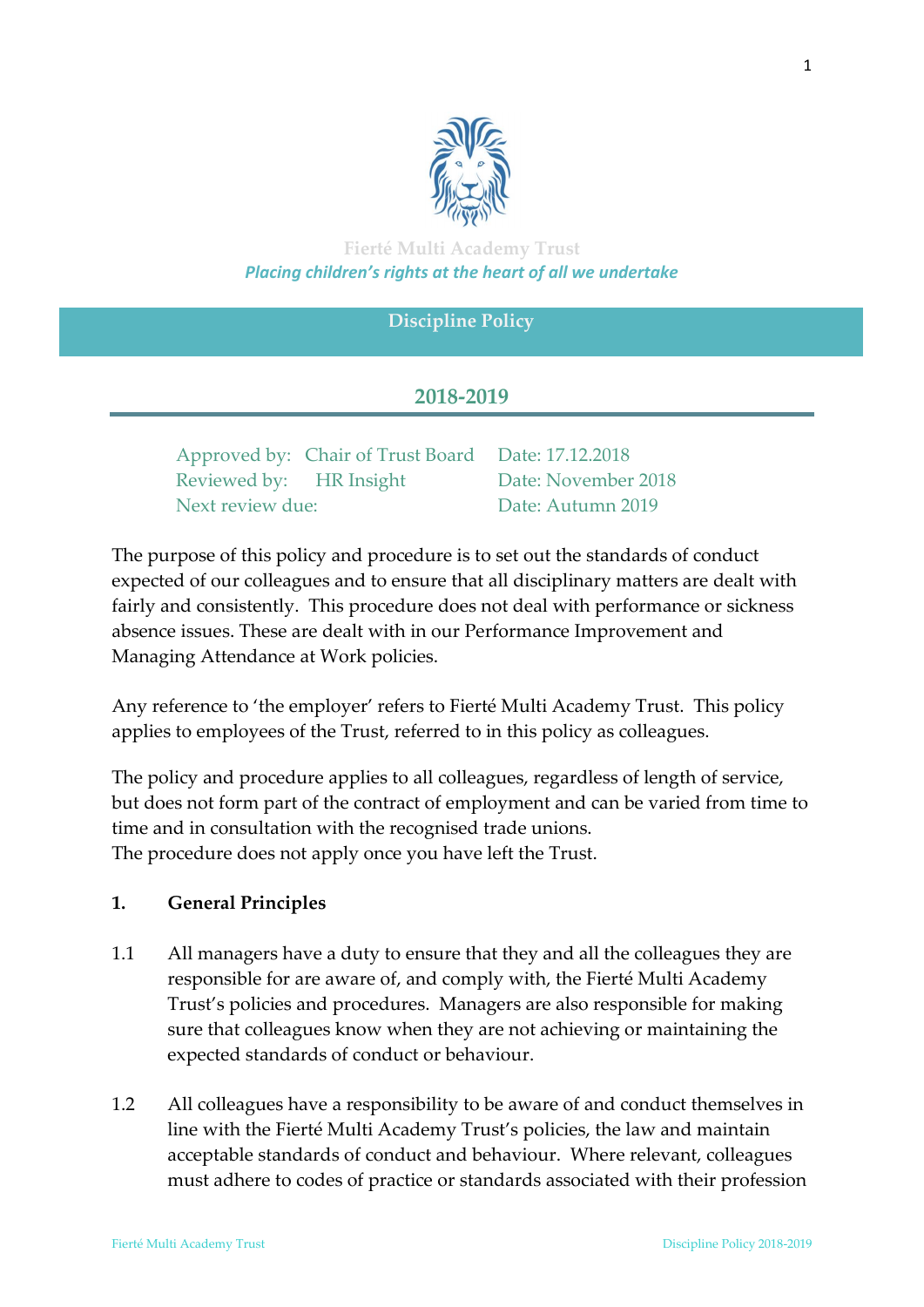or trade must also be adhered to. Colleagues must also cooperate with disciplinary investigations as required.

- 1.3 The aim of the procedure is to set out and maintain the required standards of conduct and encourage improvement.
- 1.4 We are committed to equality and diversity and will make reasonable adjustments to the application of this policy and procedure in line with our equal opportunities commitment.

## **2. Acceptable Behaviour and Conduct**

- 2.1 The relevant code of conduct provides colleagues of the Fierté Multi Academy Trust with an effective ethical framework within which to work and it provides the public with confidence that you are working on their behalf in an appropriate manner.
- 2.2 Fierté Multi Academy Trust expects all colleagues to meet high standards of behaviour and conduct, including the relevant code of conduct. Examples of the types of expected standards of behaviour are detailed in this policy.

### **3. Minor Conduct Issues and an Informal Approach**

- 3.1 For minor conduct issues, your manager will adopt an informal approach to help, guide or advise you in improving your conduct. Your manager will only consider dealing with minor disciplinary breaches through the formal stages of the procedure if your misconduct continues or the misconduct is too serious to be dealt with informally.
- 3.2 Cases of minor misconduct are usually best dealt with informally and confidentially. A conversation about the concerns and resolutions is often all that is required to improve your conduct. In some cases, your manager may decide that additional training, coaching and advice may be what is needed.
- 3.3 Where a manager has a concern about your conduct they will organise an informal meeting to discuss the concern. The purpose of any informal meeting is to improve your conduct, to identify and examine any areas of concern and to provide a reasonable opportunity for you to respond. For example, where it is appropriate to question the factual accuracy of any concern that has been identified. You and your manager must ensure that you understand any future expectations of your conduct and, where appropriate, to develop an action plan leading to improvements in your conduct. Although this may result in a note of the discussion and any follow-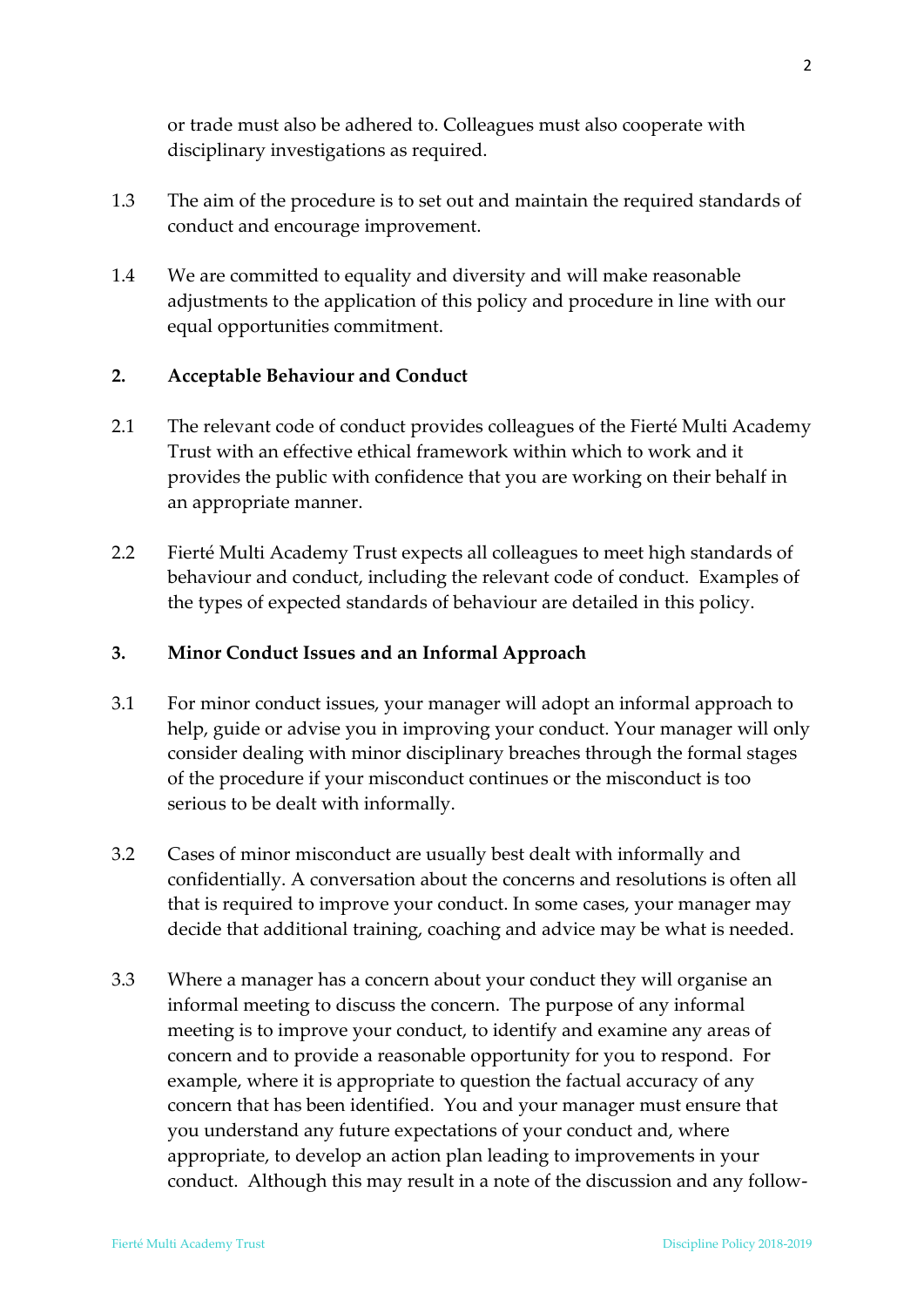up correspondence being kept by your manager on your personal file, there will be no note made on your disciplinary record. You will be asked to confirm that you agree that any action plan you are signing up to is achievable and realistic and should raise any concerns that you have about the action plan with your manager.

- 3.4 Where the behaviour causing concern may be related to an underlying relationship issue, it may be appropriate to consider an independent third party, such as a mediator, to help resolve the situation rather than disciplinary action.
- 3.5 In the event that the matter cannot be resolved informally or the matter is too serious for the informal approach to be applied, then the formal disciplinary process will follow. Although the stages of the disciplinary process will normally be followed sequentially Fierté Multi Academy Trust may enter the process at any stage depending on the seriousness of the matter.
- 3.6 No formal disciplinary action will be taken unless or until the allegations have been fully investigated.

#### **4. Link with Other Policies and Procedures**

- 4.1 Grievance Policy Where you submit a complaint during disciplinary proceedings, this will not normally stop the proceedings from progressing. Where you raise a grievance during disciplinary proceedings:
	- The disciplinary proceedings may be temporarily suspended in order to deal with the grievance or
	- The grievance and disciplinary may be run concurrently where they are related.
- 4.1.1 Where you assert that disciplinary proceedings being undertaken are unlawfully discriminatory or are motivated by reasons other than misconduct, you can raise a grievance.
- 4.2 **Managing Attendance at Work Policy** Where you are absent due to sickness whilst a disciplinary matter is pending, the managing attendance at work procedure will apply as normal. However, those responsible for keeping in touch would not normally be the same people involved in the handling of your case. Under these arrangements due regard will be had for what is said by Occupational Health and any information you may wish to provide from your GP. We will arrange for you to see Occupational Health as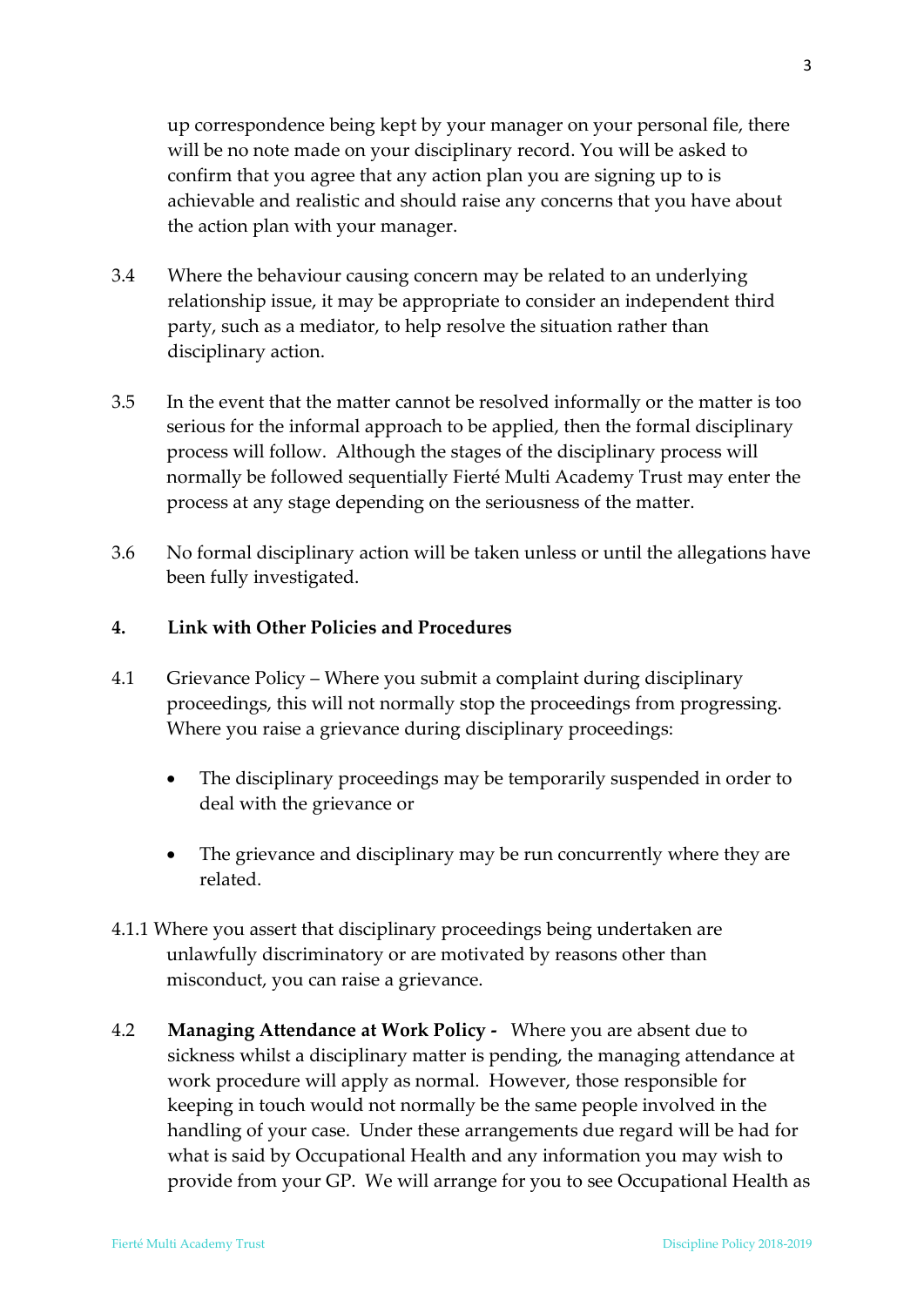soon as possible for them to assess your health generally and whether or not you are fit to participate in these procedures. Being absent from work due to sickness will not automatically stop the disciplinary procedure progressing.

### **5. Formal Disciplinary Process**

- 5.1 Prior to any formal disciplinary decision being made, the following steps will be taken:
	- An investigation will be carried out in accordance with the Investigation Procedure. If allegations have been made against you, you will be notified of the nature of the allegations that are to be investigated prior to the investigation meeting. The amount of investigation involved will vary depending on the allegations in question and the circumstances of the case. Investigations will be dealt with as confidentially as is reasonably practicable and sensitively, in line with the Investigations Procedure.
	- If following investigation, it is reasonably believed that there are grounds for disciplinary action, you will be required to attend a disciplinary hearing.
	- You will be invited to the hearing in writing in accordance with the Formal Meeting/Hearing Procedure.
	- You will be provided with written details of the allegations against you to be presented to you at the hearing writing at least 10 working days before the meeting/hearing.
	- You must provide copies of any relevant evidence you intend to refer to, at least 3 working days before the hearing.
	- At the hearing the case against you will be explained and you will have the opportunity to respond to the allegations.

### **6. Right to be Accompanied**

6.1 You have the right to be accompanied by a companion at any meeting as part of the investigatory or formal disciplinary procedure. The companion may be a fellow colleague, a trade union representative or an official employed by a trade union.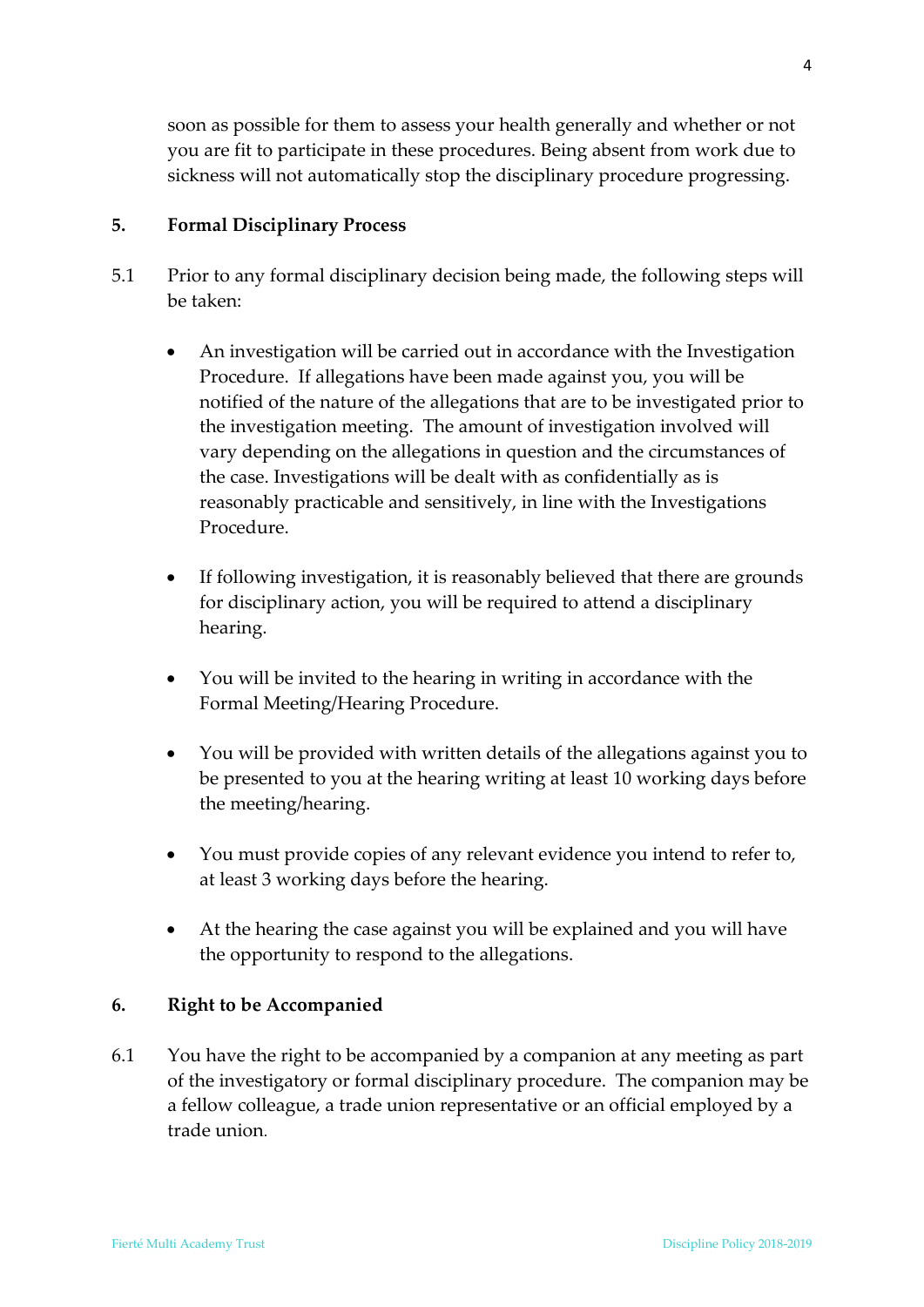- 6.2 The companion is allowed to address the hearing, to put and sum up your case, respond on your behalf to any views expressed at the meeting and confer with you during the hearing. They may also request an adjournment and ask questions of anyone present. The companion does not, however, have the right to answer questions on your behalf, address the hearing if you do not wish it or prevent the employer from explaining their case. Other than confirming that all parties have the same documentation it would not normally be necessary to read out the content of the documentation.
- 6.3 Under this procedure, you do not have the right to be accompanied by anyone else (such as a spouse, partner, other family member or legal representative).
- 6.4 However, it would not normally be reasonable for you to insist on being accompanied by a companion whose presence would prejudice the hearing nor would it be reasonable for you to ask to be accompanied by a companion from a remote geographical location if someone suitable and willing was available on site.
- 6.5 Where appropriate, eligible colleagues, for example those with disabilities or language difficulties, may have the attendance of a supporter or interpreter.

#### **7. Suspension**

7.1 Depending on the circumstances, you may be suspended from work on full pay during the investigation. Suspension on full pay is not a disciplinary penalty or a presumption of guilt. Suspensions will be carried out in accordance with the Suspension Procedure.

### **8. Action against Trade Union Representatives**

8.1 Disciplinary action against a TU representative can lead to a serious dispute if it is seen as an attack on their functions. Whilst normal disciplinary standards apply to a TU representative's conduct as a colleague, the relevant full-time official should be notified of any action (including suspension) that Fierté Multi Academy Trust proposes to take. All reasonable efforts must be taken to ensure that disciplinary action is not taken against a TU representative until the relevant full-time official has had an opportunity to be present at any stage of the formal procedure.

### **9. Criminal Offences**

9.1 Certain criminal offences may affect your suitability to continue in your role with Fierté Multi Academy Trust or damage their reputation. If you are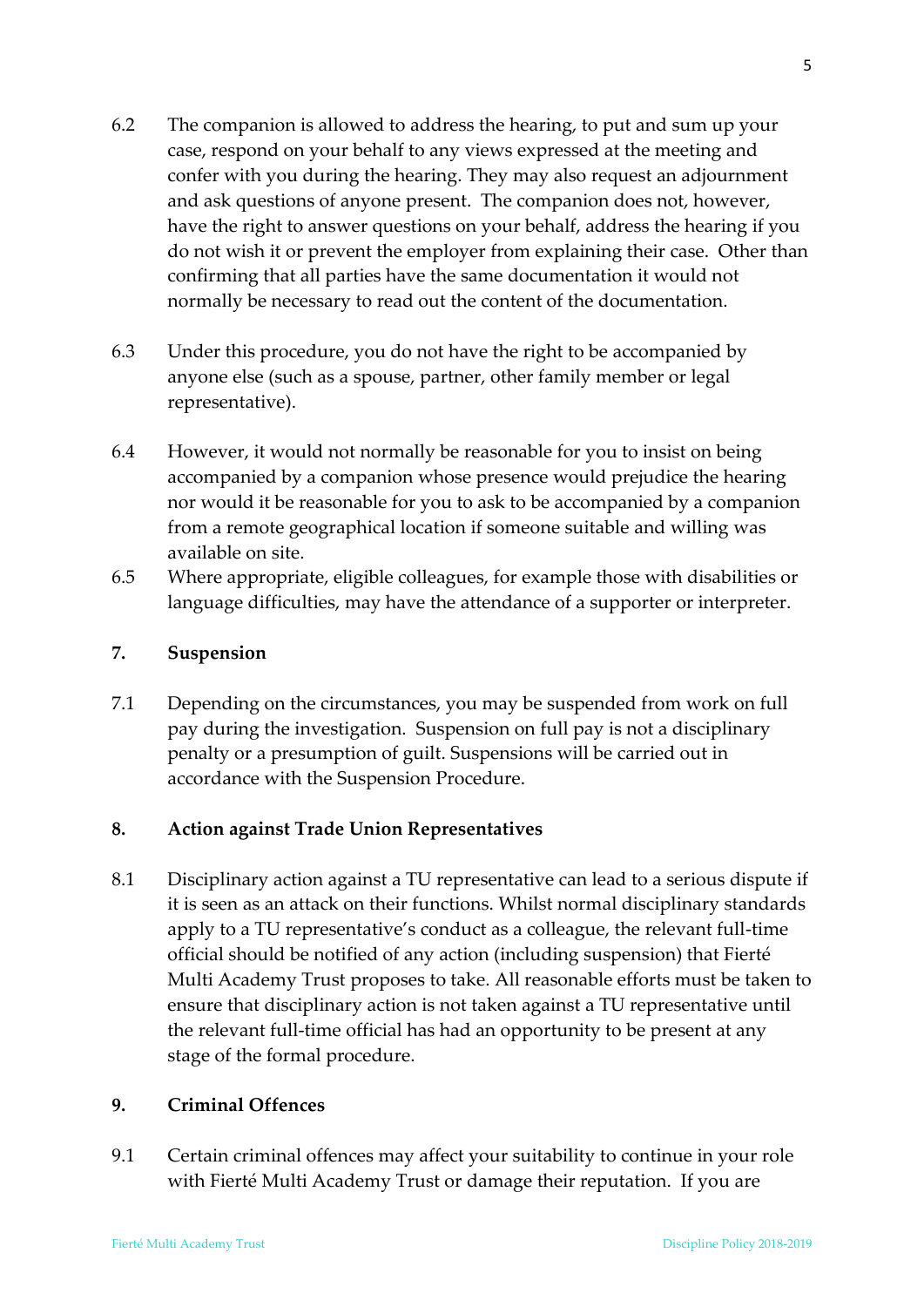charged with a relevant criminal offence you must inform your manager as soon as possible. We will not treat notification about criminal proceedings, or a conviction (including bind-over's and cautions), as an automatic reason for dismissal or for any other form of disciplinary action being taken. We will decide what action to take, if any, after we have reviewed the matter. The main consideration should be whether the conviction is one that makes you unsuitable for your job or affects Fierté Multi Academy Trust's reputation.

- 9.2 If you are subject to a criminal investigation, Fierté Multi Academy Trust will determine to what extent it needs to conduct its own investigation before deciding whether to proceed to formal disciplinary action. Fierté Multi Academy Trust will not usually wait for the outcome of any prosecution before deciding what action to take (unless specifically advised otherwise by the police). No decision to impose a disciplinary sanction or dismiss will be taken prior to giving you the opportunity to make representations.
- 9.3 If we have reasonable grounds to suspect that the potential misconduct involves fraud, systems abuse, theft, or any financial irregularity, we will notify the internal auditors and/or the police as soon as possible.

#### **10. The Disciplinary Hearing**

- 10.1 Formal hearings will be conducted in line with the Formal Meeting/Hearing Procedure. You must make all reasonable efforts to attend a disciplinary hearing. If you or your companion is unable to attend a hearing you may propose a new date of no more than 5 working days from the date of the original date.
- 10.2 The manager will respond sensitively when a delay is required, for example, it may arise for a reason related to a disability or emergency involving dependants. We may arrange another hearing date if you fail to attend through circumstances outside of your control.
- 10.3 If you do not attend the hearing without good reason, it should be rearranged but if you do not attend the rearranged meeting/hearing, a decision may be made in your absence. You may submit a written statement to be taken into consideration.
- 10.4 Where you are persistently unable or unwilling to attend the hearing without good cause the manager should make a decision on the evidence available.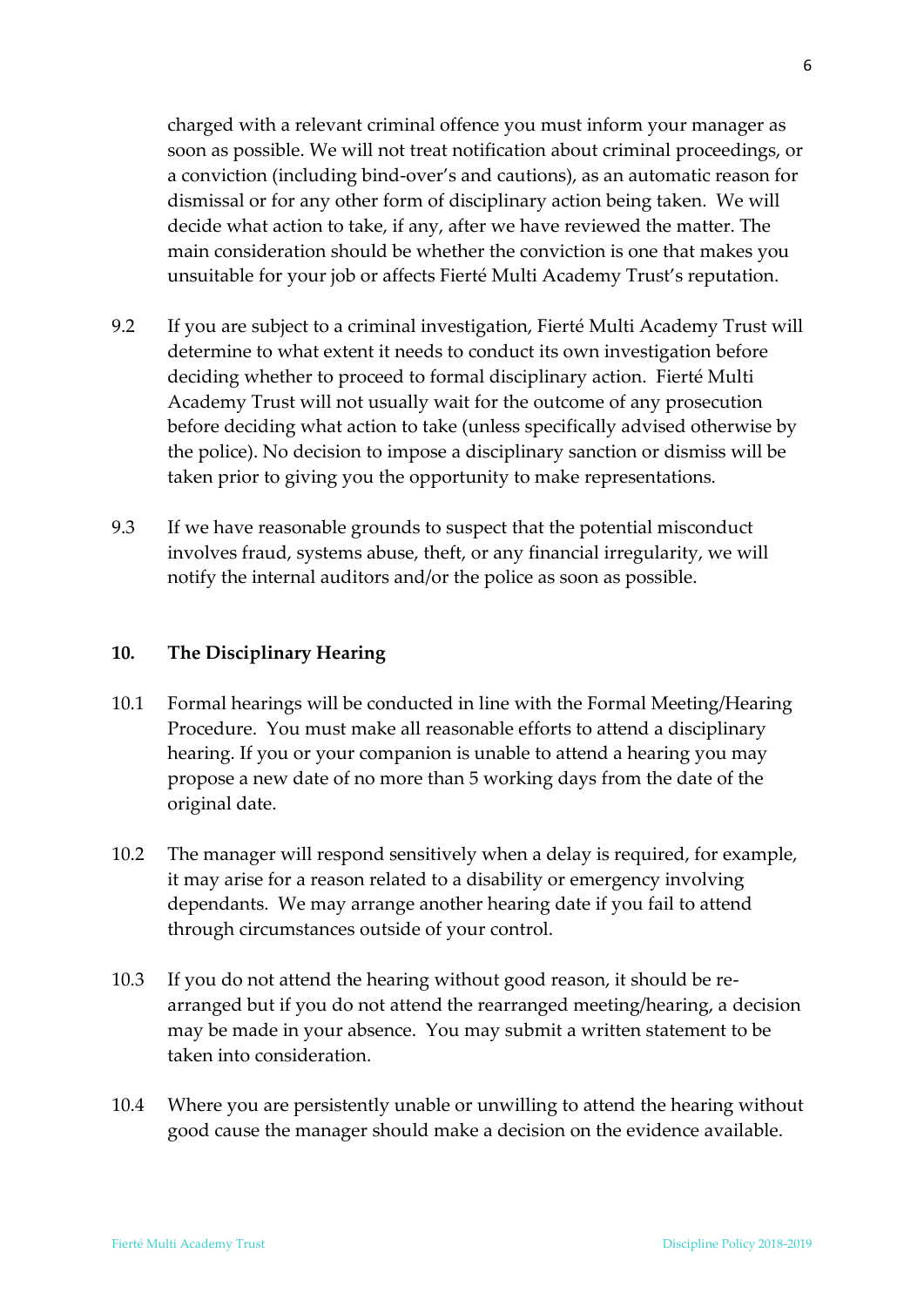- 10.5 The disciplinary hearing will be conducted by the Deciding Manager<sup>1</sup> who will be an appropriate level of management or authority. A representative from HR may also be present and will always be present at hearings that may result in dismissal or an alternative to dismissal.
- 10.5 The Deciding Manager will explain the allegations against you and the evidence in support of those allegations. You will have the opportunity to respond to the allegations, which will include the presentation of your own evidence if you wish. You may request that a witness(s) attend the hearing except that where you rely on character witnesses we would ask that witness statements be provided. However, witnesses whose evidence is not challenged will not be called. Where a witness is required to attend the Deciding Manager will invite them in writing.
- 10.6 Notes of formal meetings will be given to you for your information and copies of notes, letters and action plans should be retained by the line manager.

## **11. Disciplinary Penalties**

### 11.1 **Stage 1 – First written warning**

A first written warning may be issued by the Deciding Manager and will usually be appropriate for a first act of misconduct where there are no previous warnings and where any agreed adjustments and other support has been made or provided. The warning will remain active for 6 months and it should be disregarded for disciplinary purposes after this period.

### 11.2 **Stage 2 – Final written warning**

A final written warning may be issued by the Deciding Manager in the following circumstances:

- where there has been a further act of misconduct while an existing warning is in effect; or
- the seriousness of the misconduct is sufficient to warrant such a warning, even though no previous warning may have been issued.
- 11.2.1 The warning will remain active for 12 months and it should be disregarded for disciplinary purposes after this period.

 $\overline{a}$ 

<sup>&</sup>lt;sup>1</sup> The 'Deciding Manager' in all cases of gross misconduct will be a committee of the Local Governing Body. In a case of gross misconduct involving a member of the SLT, the 'Deciding Manager' will be a committee including Trustees.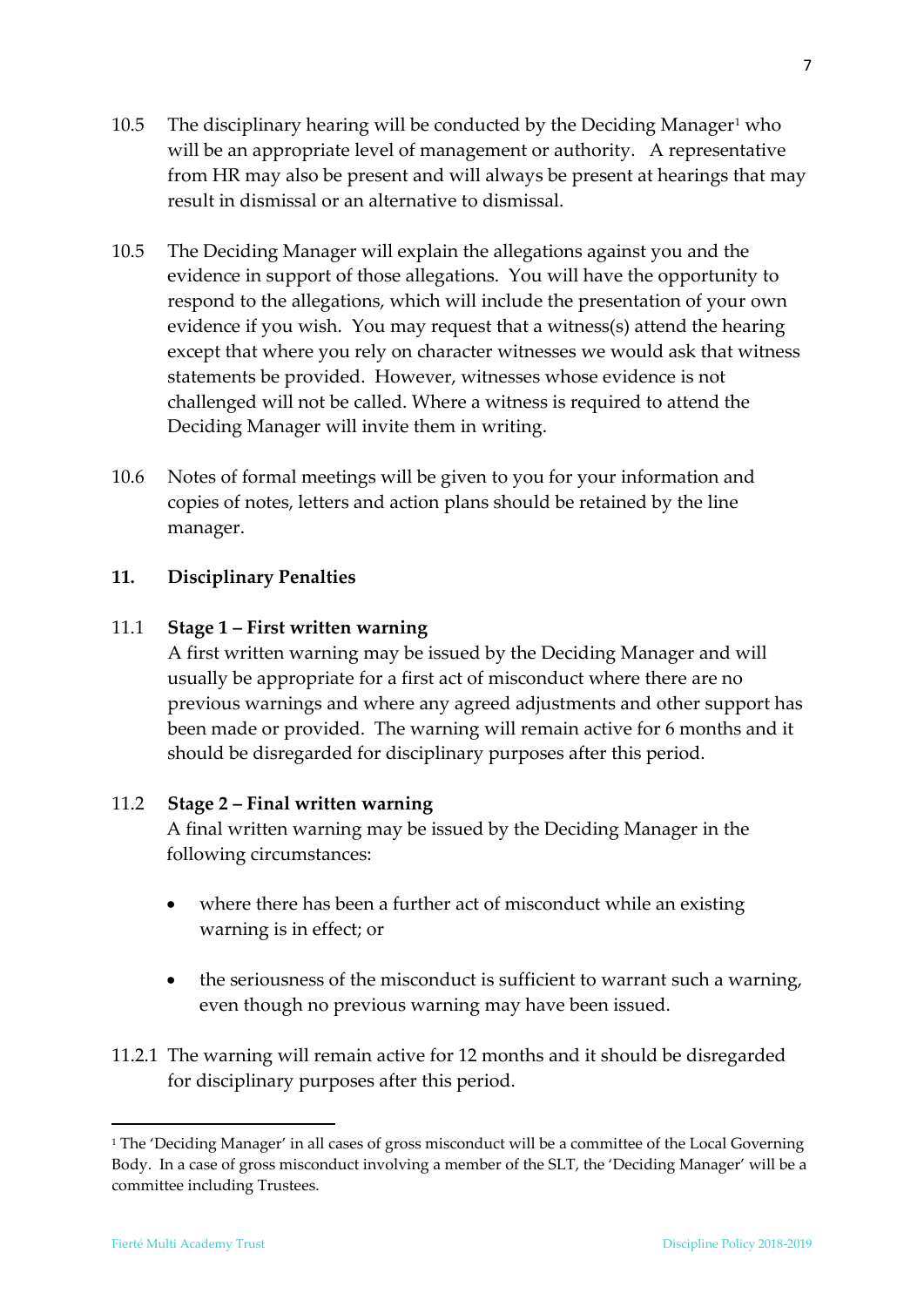### 11.3 **Stage 3 – Dismissal**

Only an appropriate level of authority in line with Fierté Multi Academy Trust's scheme of delegation can take a decision to dismiss and where any agreed adjustments and other support has been made or provided. You may be dismissed in the following circumstances:

- where, within the duration of the final written warning, the necessary improvement in behaviour has not been achieved and any agreed adjustment and other support has been made or provided. This would be with notice or payment in lieu of notice; or
- where there has been a further act of misconduct while an existing warning is in effect; or
- where it is reasonably believed that you have committed an act of gross misconduct. Gross misconduct will usually result in summary dismissal without notice and without pay in lieu of notice. Examples of gross misconduct are detailed in the policy.
- 11.3.1 The Deciding Manager may at their discretion consider alternatives to dismissal. Examples of such alternatives include demotion, loss of seniority, reduction in pay, compulsory training. If such an alternative is applied, it may also be accompanied by a final written warning.

#### **12. Warnings**

- 12.1 Where a warning is issued, this will be confirmed to you in writing within 10 working days of the hearing. The warning will state the misconduct that led to the warning, the action or improvement required by you, the duration of the warning and the likely consequences of the action of improvement not being taken and/or any further misconduct. You will also be advised of the right of appeal and the person to whom an appeal should be made.
- 12.2 Where an employee is absent from work for 20 days or more, regardless of the reason for absence, whilst a Stage 1 or Stage 2 disciplinary warning is in force, that warning will be suspended for the period of absence. Once the employee returns, the warning will recommence and continue for the remaining active period.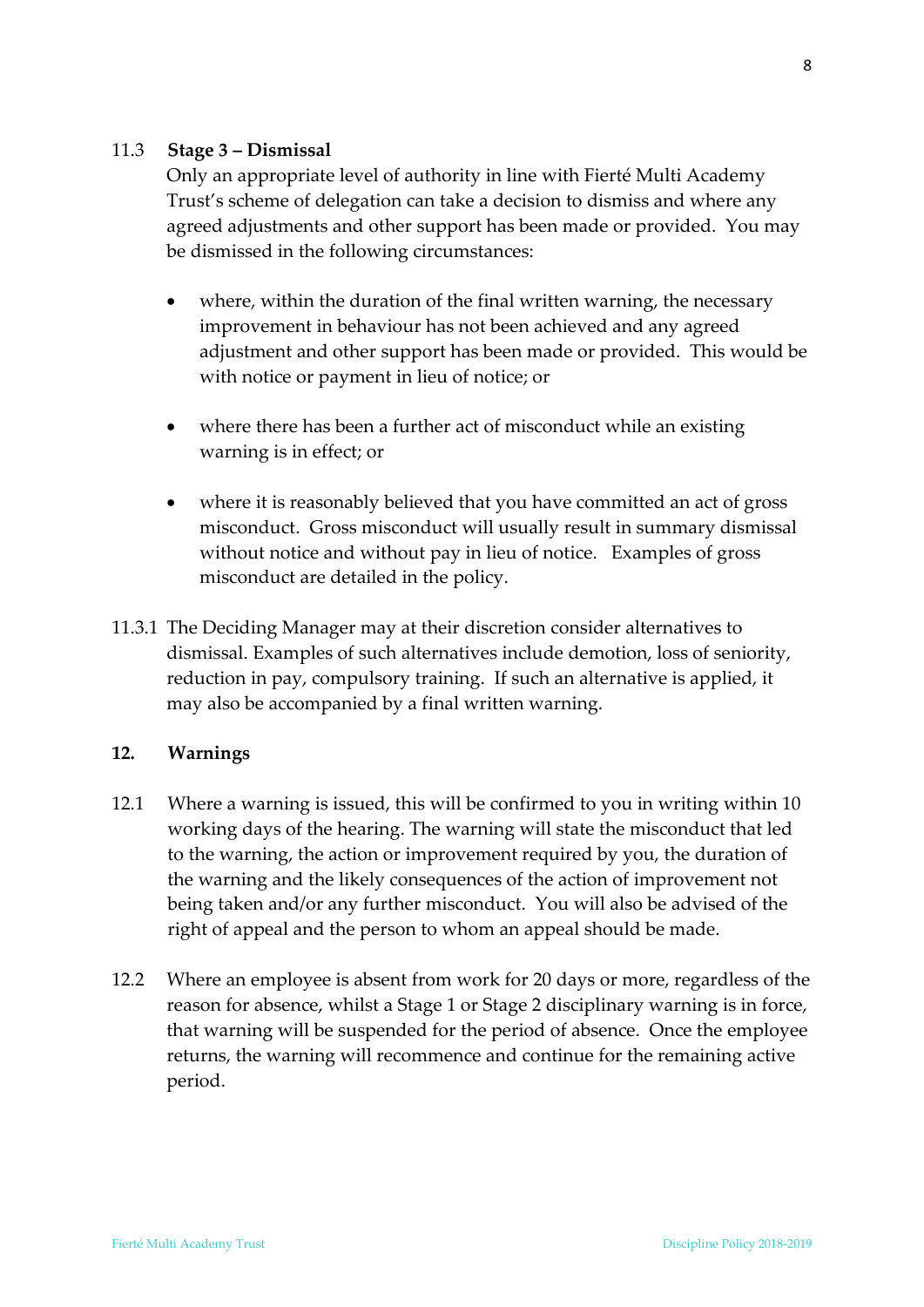### **13 Appeals**

- 13.1 Where disciplinary action has been taken, if you are dissatisfied with that decision, you can appeal. Your appeal must be in writing and set out the grounds of your appeal in line with the list below and include all the information you wish to rely on at the appeal hearing. You must send your appeal to the Appeal Deciding Manager within 5 working days of the date you received the letter notifying you of the disciplinary decision. The action taken at the disciplinary hearing will remain in force pending the outcome of the appeal. You must be appealing against either:
	- the finding that you were guilty of committing the alleged act (or acts) of misconduct where the evidence did not support this finding
	- the severity of the disciplinary sanction imposed taking into account the nature of the misconduct and the mitigating circumstances
	- the fact that you don't feel the correct procedure was followed
	- the fact the new evidence that was not considered in the disciplinary hearing has come to light that would change the outcome
	- the sanction is inconsistent with how others have been treated
	- there was unlawful discrimination in the handling of the disciplinary.
- 13.2 You will be invited to the hearing in writing in accordance with the Formal Meeting/Hearing Procedure. You will be given at least 10 working days' notice of the appeal hearing. You have the right to be accompanied at the appeal hearing by your companion.
- 13.3 You must provide copies of any relevant evidence you intend to refer to, at least 3 working days before the hearing.
- 13.4 The outcome of the appeal may be to overturn or confirm the original decision or apply a different, but not more serious, sanction. You will be advised of the appeal outcome, which will be confirmed in writing within 10 working days of the appeal hearing. There is no further right of appeal.
- 13.5 You are not entitled to raise a further complaint under Fierté Multi Academy Trust's Grievance Policy (or any of the Fierté Multi Academy Trust's complaints procedures) in relation to the same grounds of appeal.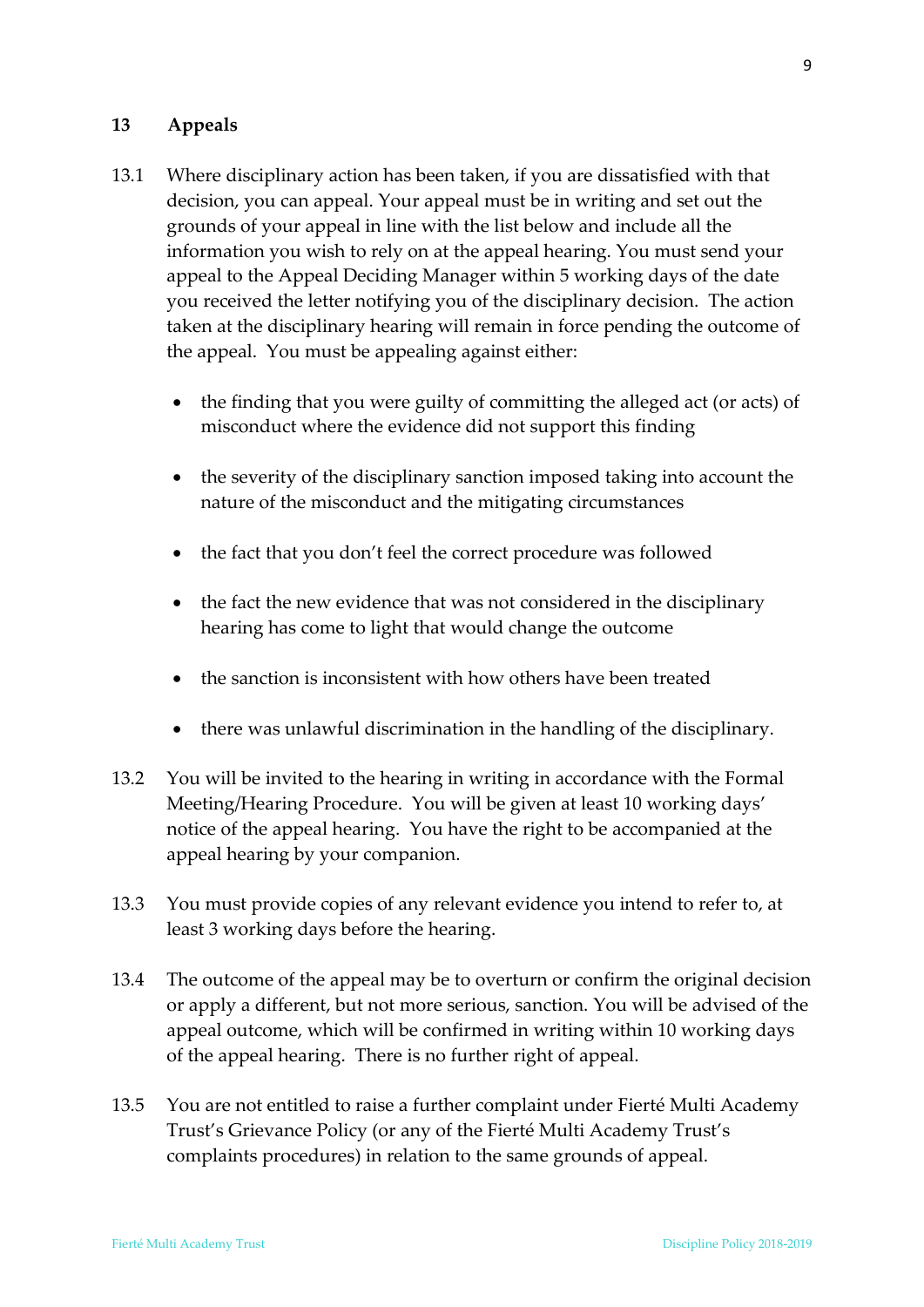## **14. Examples of Standards of Behaviour**

- 14.1 The following are examples of the behaviour expected by Fierté Multi Academy Trust of all its colleagues, although the list is not exhaustive:
	- You should attend work punctually and regularly, in line with operational requirements
	- You should carry out reasonable requests/instructions from your managers promptly and efficiently, and to the required standard
	- Time off must be approved in advance by the appropriate level of authority, usually your manager and be in line with your contract of employment
	- You must follow the procedures outlined in the Managing Attendance at Work policy when notifying Fierté Multi Academy Trust of your sickness absence
	- You must comply with all of Fierté Multi Academy Trust's policies and procedures, including but not limited to the Bullying and Harassment Policy, the relevant Code of Conduct, the ICT Acceptable Use Policy or the Health and Safety Policy
	- You must adhere to professional body and statutory guidelines, as appropriate, and act professionally at all times
	- In your own interests, and in the interests of Fierté Multi Academy Trust as a whole, you should bring serious breaches of Fierté Multi Academy Trust's policies or procedures to the attention of management.

# **16. Examples of Gross Misconduct**

- 16.1 The following are examples of gross misconduct but this list is not exhaustive:
	- Theft or unauthorised removal of property, fraud, falsification of the Fierté Multi Academy Trust's records or any other dishonesty
	- Actual or threatened violence or bullying behaviour
	- Deliberate or serious damage to the Fierté Multi Academy Trust's property or that of a colleague, customer, contractor or authorised visitor
	- Serious negligence which does or could result in loss, damage or injury
	- Deliberately accessing, copying or distributing pornographic, offensive, obscene or inappropriate material on the internet or paper media
	- Being under the influence of alcohol, drugs or other similar substances at work which may give reasonable grounds to suspect your ability to undertake your duties or being in possession of illegal or intoxicating drugs on site
	- Refusal to obey reasonable instructions or any other act of serious insubordination